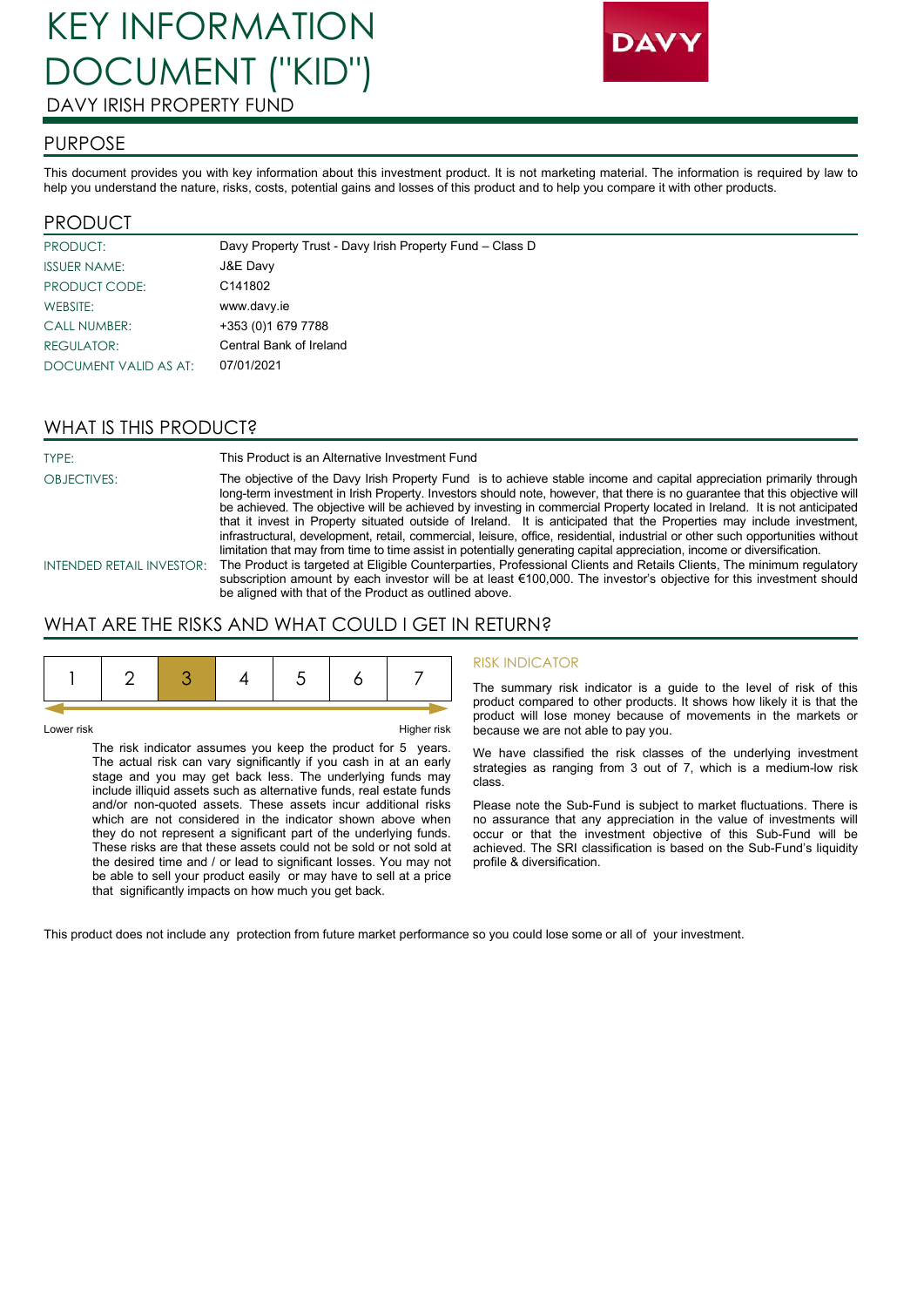#### PERFORMANCE SCENARIOS

Market developments in the future cannot be accurately predicted. The scenarios shown are only an indication of some of the possible outcomes based on recent returns. Actual returns could be lower.

| <b>INVESTMENT 10000 EUR</b> |  |  |
|-----------------------------|--|--|
|-----------------------------|--|--|

| <b>SURVIVAL SCENARIOS</b>  |                                     | YEAR          | 3 YEARS       | 5 YEARS<br><i><b>(RECOMMENDED)</b></i><br><b>HOLDING PERIOD)</b> |
|----------------------------|-------------------------------------|---------------|---------------|------------------------------------------------------------------|
| STRESS SCENARIO            | What might you get back after costs | 8 199.8 EUR   | 8 227.19 EUR  | 7770.83 EUR                                                      |
|                            | Average return each year            | $-18%$        | $-6.3%$       | $-4.92%$                                                         |
| UNFAVOURABLE SCENARIO      | What might you get back after costs | 9 626.28 EUR  | 9 594.34 EUR  | 9 684.3 EUR                                                      |
|                            | Average return each year            | $-3.74%$      | $-1.37%$      | $-0.64%$                                                         |
| <b>MODERATE SCENARIO</b>   | What might you get back after costs | 10 217.47 EUR | 10 604.06 EUR | 11 005.28 EUR                                                    |
|                            | Average return each year            | 2.17%         | 1.97%         | 1.93%                                                            |
| <b>FAVOURABLE SCENARIO</b> | What might you get back after costs | 10 740.6 EUR  | 11 607.24 EUR | 12 386.08 EUR                                                    |
|                            | Average return each year            | 7.41%         | 5.09%         | 4.37%                                                            |

This table shows the money you could get back over the recommended holding period, under different scenarios, assuming that you invest 10000 EUR.

The scenarios shown illustrate how your investment could perform. You can compare them with the scenarios of other products.

The scenarios presented are an estimate of future performance based on evidence from the past, and are not an exact indicator. What you get will vary depending on how the market performs and how long you keep the investment.

#### WHAT HAPPENS IF J&E DAVY IS UNABLE TO PAY OUT?

You may face a financial loss should the Manufacturer or depositary, Northern Trust Fiduciary Services (Ireland) Limited, default on their obligations.. There is a compensation fund available for investors under the Investor Compensation Act, 1998 (the "Act") where the criteria for payment of compensation under the Act have been fulfilled. Further details are available from the Manufacturer.

## WHAT ARE THE COSTS?

#### COSTS OVER TIME

The Reduction in Yield (RIY) shows what impact the total costs you pay will have on the investment return you might get. The total costs take into account one-off, ongoing and incidental costs.

The amounts shown here are the cumulative costs of the product itself, for three different holding periods. They include potential early exit penalties. The figures assume you invest 10,000 EUR. The figures are estimates and may change in the future.

The person selling you or advising you about this product may charge you other costs. If so, this person will provide you with information about these costs, and show you the impact that all costs will have on your investment over time.

| INVESTMENT 10000 EUR            |                   | IF YOU CASH IN AFTER 1 YEAR IF YOU CASH IN AFTER 3 YEARS IF YOU CASH IN AFTER 5 YEARS |            |
|---------------------------------|-------------------|---------------------------------------------------------------------------------------|------------|
| <b>Total costs</b>              | <b>123.35 EUR</b> | 388.69 EUR                                                                            | 680.52 EUR |
| Impact on return (RIY) per year | $1.23\%$          | $1.23\%$                                                                              | 1.23 %     |

#### COMPOSITION OF COSTS

The table below shows:

The impact each year of the different types of costs on the investment return you might get at the end of the recommended holding period.

\* What the different cost categories mean.

| THIS TABLE SHOWS THE IMPACT ON RETURN PER YEAR |                                |          |                                                                                                                                                                                                                                             |
|------------------------------------------------|--------------------------------|----------|---------------------------------------------------------------------------------------------------------------------------------------------------------------------------------------------------------------------------------------------|
| ONE-OFF COSTS                                  | <b>ENTRY COSTS</b>             | $0.00\%$ | The impact of the costs you pay when entering your investment. This is the<br>most you will pay, and you could pay less. The impact of costs are already<br>included in the price. This includes the costs of distribution of your product. |
|                                                | EXIT COSTS                     | $0.00\%$ | The impact of the costs of exiting your investment when it matures.                                                                                                                                                                         |
| ONGOING COSTS                                  | PORTFOLIO TRANSACTION<br>COSTS | 0.00%    | The impact of the costs of us buying and selling underlying investments for<br>the product.                                                                                                                                                 |
|                                                | OTHER ONGOING COSTS            | 1.19 %   | The impact of the costs incurred in the management and operation of the<br>product.                                                                                                                                                         |
| <b>INCIDENTAL COSTS</b>                        | PERFORMANCE FEE                | $0.00\%$ | No performance fee is charged.                                                                                                                                                                                                              |
|                                                | <b>CARRIED INTERESTS</b>       | 0.00 %   | The Product does not pay carried Interest.                                                                                                                                                                                                  |

## HOW LONG SHOULD I HOLD IT AND CAN I TAKE MY MONEY OUT EARLY?